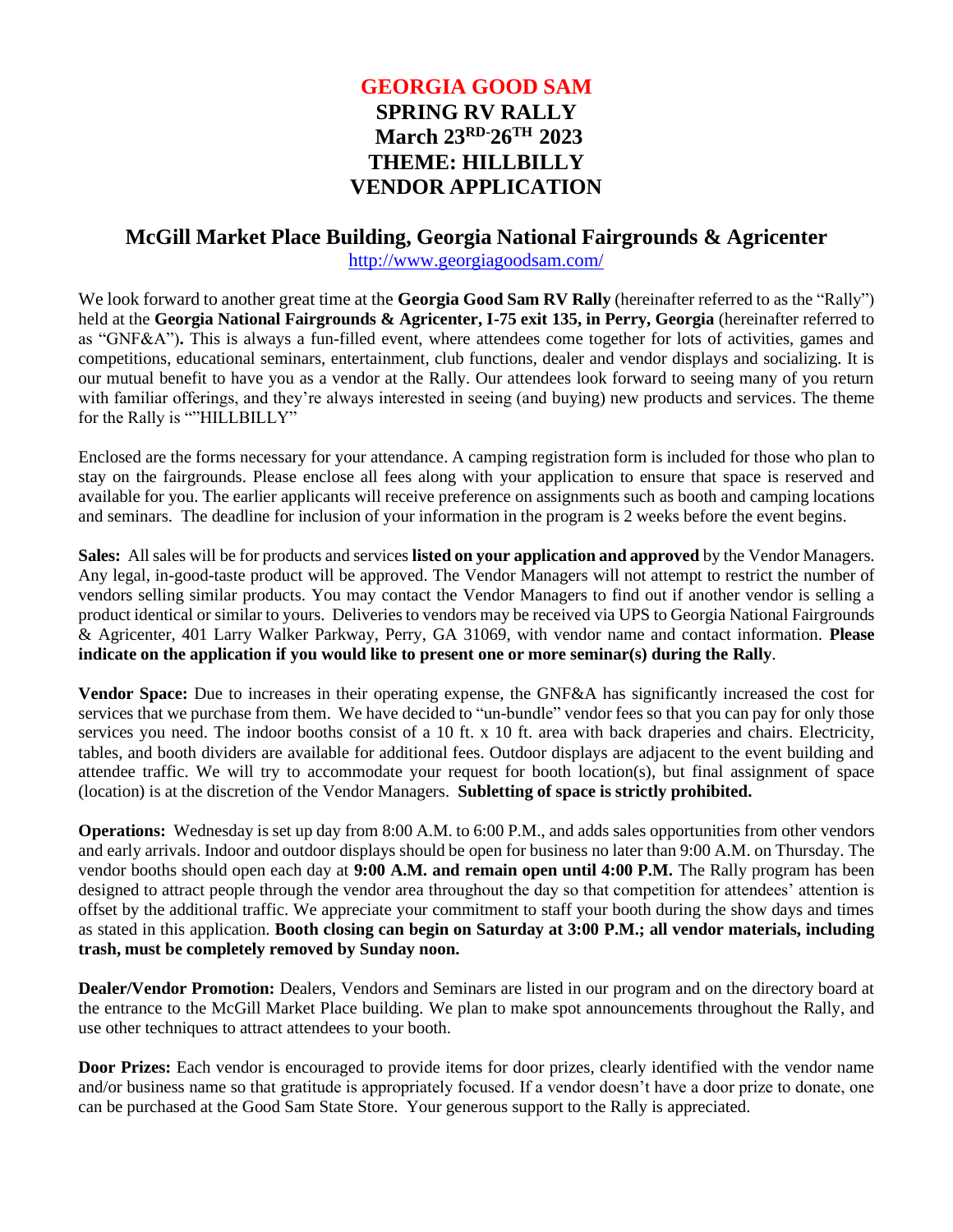**Liability:** The Georgia Good Sam Club (hereinafter referred to as the "Georgia Club"), nor any member of the Georgia Club and/or the International Good Sam Club (hereinafter referred to as the "International Club"), will not be liable for loss, damage to exhibitors' property or employees due to fire, flood, robbery, act of God, or any cause whatsoever that may arise. The exhibitor agrees to indemnify and hold harmless the International Club and the Georgia Club, its members and employees, against any and all claims of any person whatsoever, arising out of any acts whatsoever. The Georgia Club and the GNF&A can inspect any equipment, accessories, and limit or prohibit the use thereof, as deemed appropriate. The Georgia Club reserves the right to refuse, limit or cancel the member's equipment, or GNF&A personnel or equipment will be the sole responsibility of the vendor, to include any subsequent incidental equipment.

**General:** Sales at this event are subject to Georgia sales tax; tax forms will be handed out by the Vendor Managers at the start of the show. Please address any questions to Linda Borders at the Georgia Department of Revenue, Macon, GA, 478-471-5589. Please clearly state any taxes, special handling, prep, or shipping charges that will be added to the price of an item when quoting a price. Vendors not following proper sale procedures, or exhibiting dishonesty in any manner will be asked to vacate the premises immediately, with no refunds of fees.

**Activities:** Vendors are invited to participate in any or all of the Rally activities. Entertainment will be provided on Thursday, Friday, and Saturday nights; you are welcome to attend at no additional cost.

**Seminars:** Date, time and room number are at the discretion of the Vendor Manager.

**Camping:** Campsites with 30 amp electric and water are available in all parking areas used by the Georgia Club. Sewer connections are also available on a first registered, first assigned basis to the limits of GNF&A facilities (currently 360). Camping fees are in addition to booth space.

We look forward to seeing you and thank you in advance for your participation in the Rally.

If you have any questions, or if we can be of assistance, please contact us at the following address, telephone number or E-Mail address:

## **VENDOR MANAGERS**

**JIM SOOS [Soosbookman@yahoo.com](mailto:Soosbookman@yahoo.com) 503 Hopewell Church Road 229-891-0612 Moultrie, Georgia 31788**

## **STATE DIRECTOR**

Pattie & Pat McGowan email: [Mcgowanpattie@gmail.com](mailto:Mcgowanpattie@gmail.com)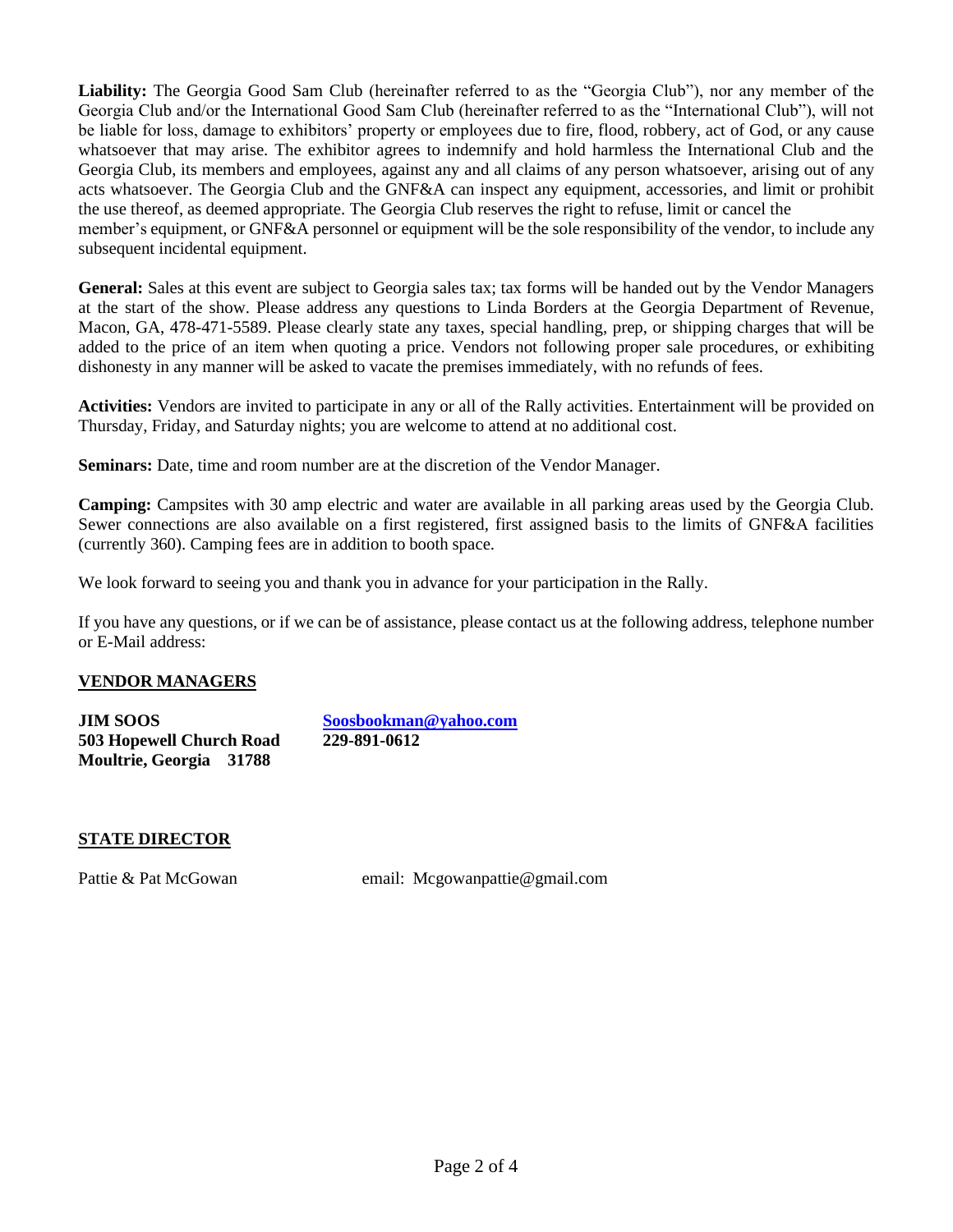# **SPRING RV RALLY, MARCH 23RD -26TH THEME: HILLBILLY**

## **PLEASE PRINT ALL INFORMATION**

|                                                     | COMPLETE ADDRESS: University of the COMPLETE ADDRESS:                                                                                                                                                                                                                                                                                                                                     |                                                                                                                       |
|-----------------------------------------------------|-------------------------------------------------------------------------------------------------------------------------------------------------------------------------------------------------------------------------------------------------------------------------------------------------------------------------------------------------------------------------------------------|-----------------------------------------------------------------------------------------------------------------------|
|                                                     |                                                                                                                                                                                                                                                                                                                                                                                           | TELEPHONE #: CELL PHONE #: FAX #:                                                                                     |
|                                                     | E-MAIL ADDRESS: North and the contract of the contract of the contract of the contract of the contract of the contract of the contract of the contract of the contract of the contract of the contract of the contract of the                                                                                                                                                             |                                                                                                                       |
|                                                     |                                                                                                                                                                                                                                                                                                                                                                                           |                                                                                                                       |
| LIST PRODUCTS TO BE SOLD: (Be very specific please) |                                                                                                                                                                                                                                                                                                                                                                                           |                                                                                                                       |
|                                                     | ,我们也不会有什么。""我们的人,我们也不会有什么?""我们的人,我们也不会有什么?""我们的人,我们也不会有什么?""我们的人,我们也不会有什么?""我们的人                                                                                                                                                                                                                                                                                                          | <u> 1989 - Johann Johann Stoff, deutscher Stoffen und der Stoffen und der Stoffen und der Stoffen und der Stoffen</u> |
|                                                     | ,我们也不能会有一个人的事情。""我们的人们是不是我们的人,我们也不能会有一个人的人,我们也不能会有一个人的人,我们也不能会有一个人的人,我们也不能会有一个人的人<br><b>VENDING AREA:</b> I desire the following indoor booth/outdoor display considerations (e.g. booth<br>number last year, corner booth, wall booth, etc) as more particularly described on the back of this page:<br>,我们也不会有什么。""我们的人,我们也不会有什么?""我们的人,我们也不会有什么?""我们的人,我们也不会有什么?""我们的人,我们也不会有什么?""我们的人 |                                                                                                                       |
|                                                     | ,我们也不会有什么。""我们的人,我们也不会有什么?""我们的人,我们也不会有什么?""我们的人,我们也不会有什么?""我们的人,我们也不会有什么?""我们的人<br>,我们也不能会有什么。""我们的人,我们也不能会有什么?""我们的人,我们也不能会有什么?""我们的人,我们也不能会有什么?""我们的人,我们也不能会有什么?""<br>VENDOR BADGES: Please list the names of all persons that require vendor badges                                                                                                                                   | 2. $\qquad \qquad$                                                                                                    |
| 3.                                                  |                                                                                                                                                                                                                                                                                                                                                                                           | 4.                                                                                                                    |
|                                                     | <b>PROMOTION:</b> Briefly and legibly describe your business the way you would have it remembered:                                                                                                                                                                                                                                                                                        |                                                                                                                       |
|                                                     |                                                                                                                                                                                                                                                                                                                                                                                           |                                                                                                                       |
|                                                     | <b>SEMINAR:</b> I would like to present the following seminar(s):                                                                                                                                                                                                                                                                                                                         |                                                                                                                       |
| <b>TITLED:</b>                                      |                                                                                                                                                                                                                                                                                                                                                                                           |                                                                                                                       |
| <b>WHEN:</b>                                        |                                                                                                                                                                                                                                                                                                                                                                                           |                                                                                                                       |
| How did you find out about our vendor opportunity?  |                                                                                                                                                                                                                                                                                                                                                                                           |                                                                                                                       |